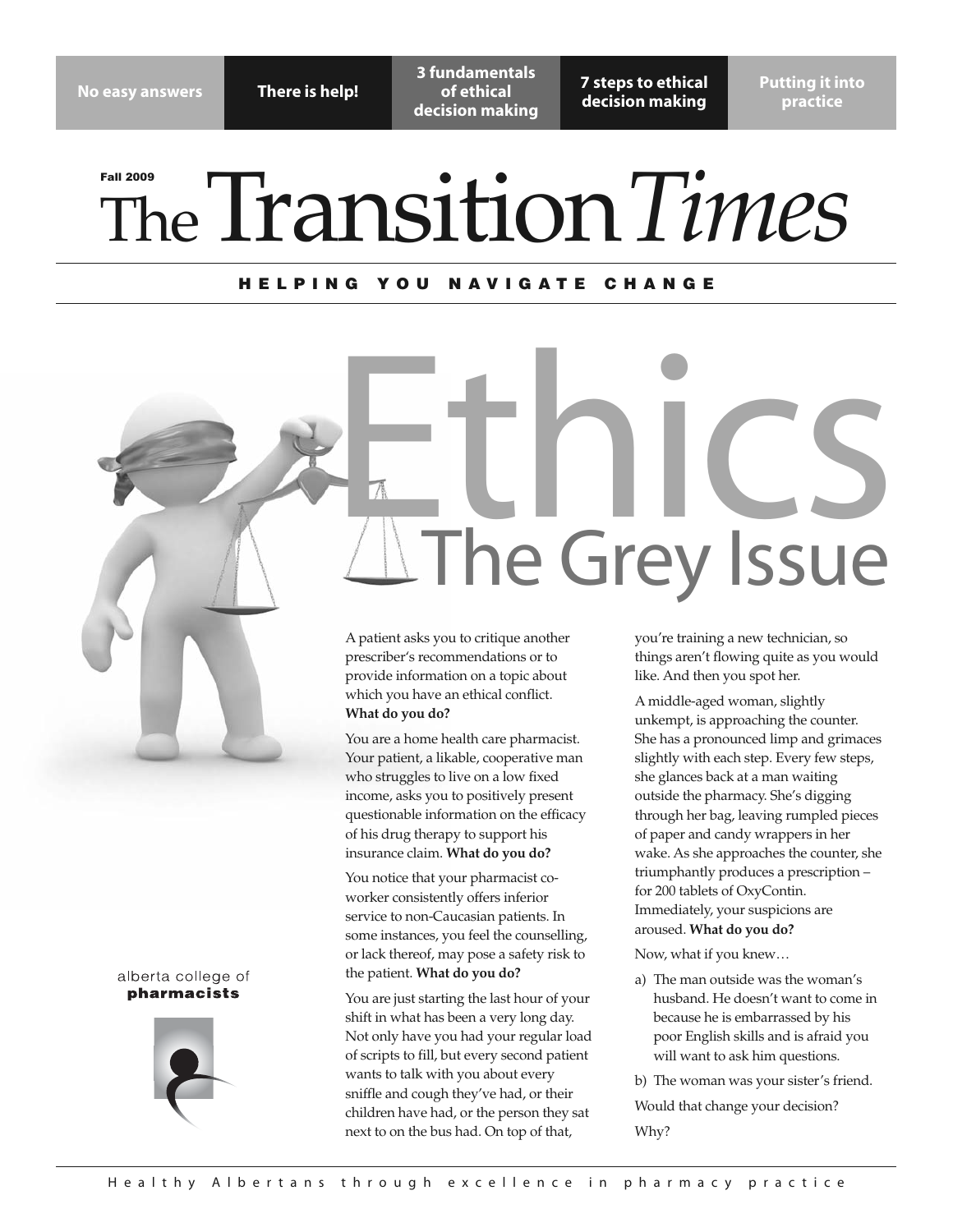# No easy answers

Human beings are complex. We are unpredictable, sometimes irrational, and constantly evolving.

Our healthcare systems are very complex. Stress, professional turf protection, and worries over legal liability affect the actions of all health professionals.

The shift toward a more patient-centered practice of pharmacy is presenting pharmacists with a variety of new challenges. Expanding patient contact has resulted in improved patient care.

However, patient-centered practices require new, closer relationship with patients which potentially introduce new ethical dilemmas.

"A prerequisite for the provision of pharmaceutical care is the development of an ethical covenant between the pharmacist and patient. The function of this ethical covenant is a shared responsibility for positive drug outcomes between the pharmacist and patient. From an ethical standpoint, it is not enough for

the pharmacist to assume that he or she knows what the patient's best interests are; the patient must provide input and be part of the decision making process".1

Unfortunately, all of this means that there are no easy answers when it comes to ethics. There aren't even many black-andwhite yes or no answers. The world of ethics truly is grey. Each situation is unique, with its own intricate web of details, influences, unknowns, and possibilities.



*The most important persuasion tool you have in your entire arsenal is integrity.*  Zig Ziglar

# There is help!

Fortunately, there are resources and practices to help you navigate this grey world of ethics and make decisions that serve you, your patients, and the profession well.

Ethics are the foundation for professional behaviour, actions and attitudes. As professionals, pharmacists are challenged and expected to abide by a higher standard of conduct. Pharmacy practitioners enjoy a special trust and authority based on the profession's commitment to a code of ethical behavior. Patients put their trust in you from your first meeting. They expect you to always put their interests first. Any violation of this trust will have a negative impact on you and the profession.

Ethics must be established as early as possible in pharmacy study since they set the foundation and context for all other subject matter. However, ethics is a learned subject that evolves as you amass experience. It's important to review your own ethics from time to time and evaluate how you make decisions about ethical subjects.

To begin the review, let's first discuss what ethics is and is not.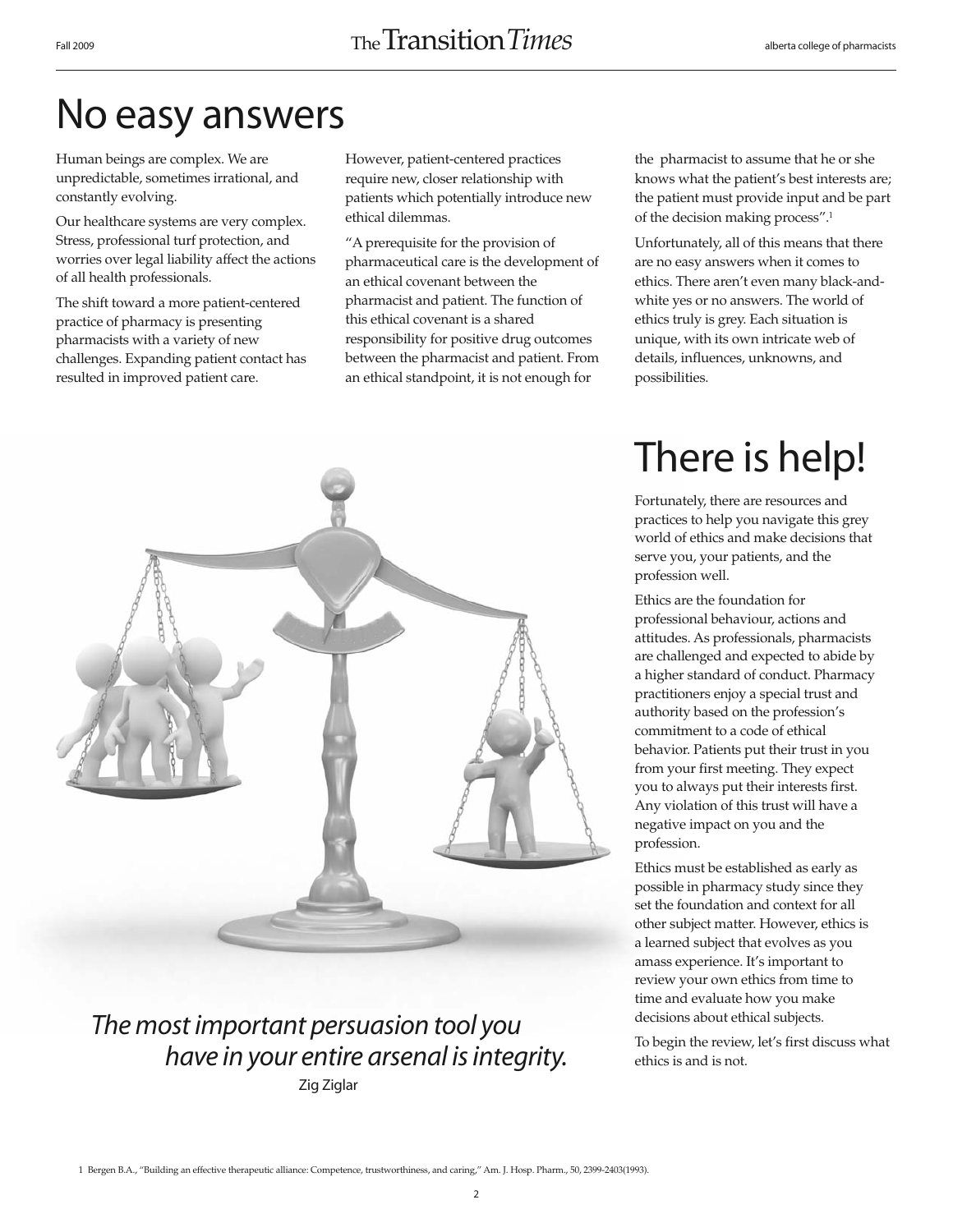#### **What is ethics?**

Simply stated, ethics refer to standards of behavior that tell us how human beings ought to act in the many situations in which they find themselves.

It is also helpful to identify what ethics is NOT:

- *Ethics is not the same as feelings.* Feelings provide important information for our ethical choices. Some people feel bad when they do something wrong, but many people feel good even though they are doing something wrong. And often our feelings will tell us it is uncomfortable to do the right thing if it is hard.
- *Ethics is not religion*. Many people are not religious, but ethics applies to everyone. Most religions do advocate high ethical standards but sometimes do not address all the types of problems we face.
- *Ethics is not following the law.* A good system of law does incorporate many ethical standards, but law can deviate from what is ethical. Law can become ethically corrupt, as some totalitarian regimes have made it. Law can be a function of power alone and designed to serve the interests of narrow groups. Law may have a difficult time designing or enforcing standards in some important areas, and may be slow to address new problems.
- *Ethics is not following culturally accepted norms.* Some cultures are quite ethical, but others become corrupt. "When in Rome, do as the Romans do" is not a satisfactory ethical standard.
- *Ethics is not science*. Social and natural science can provide important data to help us make better ethical choices. But science alone does not tell us what we ought to do. Science may provide an explanation for what humans are like. But ethics provides reasons for how humans ought to act. And just because something is scientifically or technologically possible, it may not be ethical to do it.2



# The three fundamentals of ethical decision making

The foundation of ethical decision making is based on three fundamental assumptions. While the profession's Code of Ethics is the ethical foundation, it cannot be read or applied in isolation. Every pharmacist must have sound knowledge of:

- 1) the ethical principles and values of the profession,
- 2) the profession's legal framework, and
- 3) the professional code of ethics.

## Ethical principles and values of the profession

Traditionally, honesty, dedication, carefulness, dependability, and fairness have been considered values essential to good pharmacy practice. They still are.

Three values universally important in health care, altruism (a concern for the welfare of others), equality, and justice, are also critical for good pharmacy practice.3

All of these values have been upheld over centuries and have built the foundation that today allows pharmacists to be regarded by the public as one of the most trusted professions. Recognizing this, ACP has adopted these principles in their values.

#### **ACP Values**

The Alberta College of Pharmacists values:

- 1) the health, safety and well-being of Albertans
- 2) professional and ethical conduct in all we do
- 3) transparent expectations and processes
- 4) accountability for decisions and actions
- 5) collaboration and partnerships
- 6) innovation and creativity in fulfilling our mission
- 7) a positive culture and working environment for our employees

These values guide both the college's work with and aspirations for the pharmacy profession in Alberta.

<sup>2</sup> Velasquez, M. et al, Framework for Ethical Decision Making, Markkula Center for Applied Ethics, Santa Clara University, www.scu.edu/ethics/practicing/decision/framework.html 3 Buerki, Robert A. and Vottero, Louis D., Foundations of Ethical Pharmacy Practice, American Institute of the History of Pharmacy, Madison, WI, 2008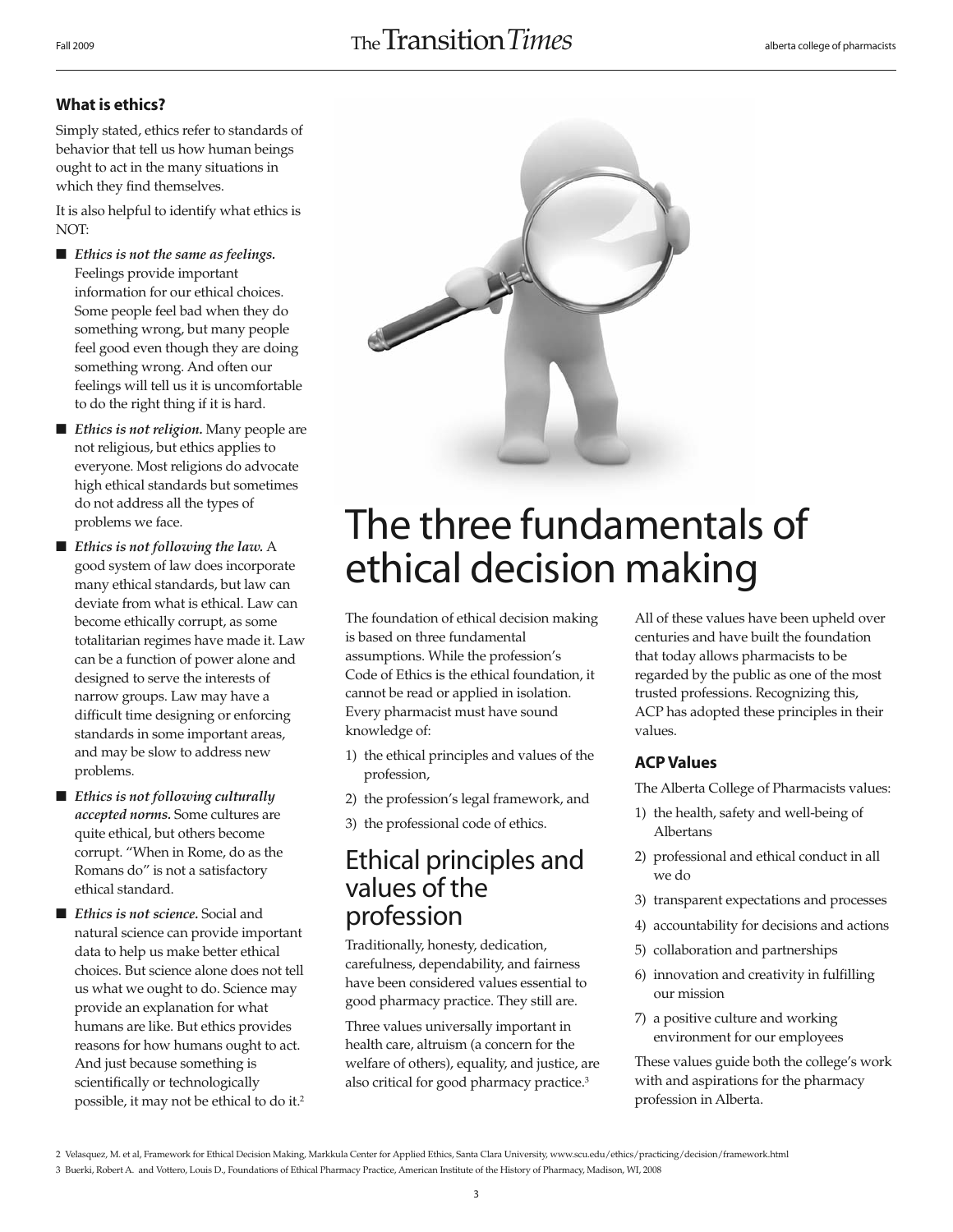## The profession's legal framework

The legal framework for pharmacy in Alberta consists of a number of legislative and regulatory documents. Core to these are the *Health Professions Act*, the *Pharmacy and Drug Act*, the regulations and standards made under those Acts, and other provincial and federal legislation relating to drugs, and provincial and federal privacy legislation.

Provincial regulatory information is given through the two sets of standards set by ACP: Standards for Pharmacist Practice and Standards for Operating Licensed Pharmacies

## The professional Code of Ethics

On May 22, 2009, the Alberta College of Pharmacists brought into effect a new Code of Ethics for pharmacy practice in Alberta. The Code was updated to encompass current pharmacy practice and anticipate future developments. It is comprised of an overarching summary and 12 supporting principles.

#### **ACP Code of Ethics**

Pharmacists and pharmacy technicians use their knowledge, skills and resources to

- serve patients,
- contribute to society, and
- act as stewards of their professions.

As a pharmacist or as a pharmacy technician, I must:

- I. *Hold the well-being of each patient to be my primary consideration*
- II. *Respect each patient's autonomy and dignity*
- III. *Maintain a professional relationship with each patient*
- IV. *Respect each patient's right to confidentiality*
- V. *Respect each patient's right to health care*
- VI. *Advance public health and prevent disease*
- VII. *Use health resources responsibly*
- VIII. *Serve as an essential health resource*
- IX. *Ensure that I am competent*
- X. *Act with honesty and integrity*
- XI. *Demonstrate responsibility for self and other health professionals*
- XII. *Nurture the profession*

Along with each principle is a list of actions by which pharmacists and pharmacy technicians will uphold it in practice. You can find the full Code of Ethics on the ACP website under *Pharmacists Resources/Code of Ethics*.

#### **Learn early, review often**

All first-year pharmacy students recite and sign the code at the White Coat

Ceremony each January. It is important that students have this ethical context in which to place the rest of their studies.

While instilling the importance of ethics early is critical, it is equally important that each pharmacy professional revisit his or her ethical framework from time to time. Why? Your readiness to learn may have changed since your student days. Ethics as theory is very different than ethics in a situation where you feel personal and professional responsibility and vulnerability. Your attitudes and assumptions also change as your life experience grows. What was once black and white may become a shade of grey.



*Students reciting the ACP Code of Ethics at the White Coat ceremony.*

*Make time to review the rules of the profession, understand your own assumptions and prejudices, and set your boundaries so that you are ready before you are plunged into a challenging situation.*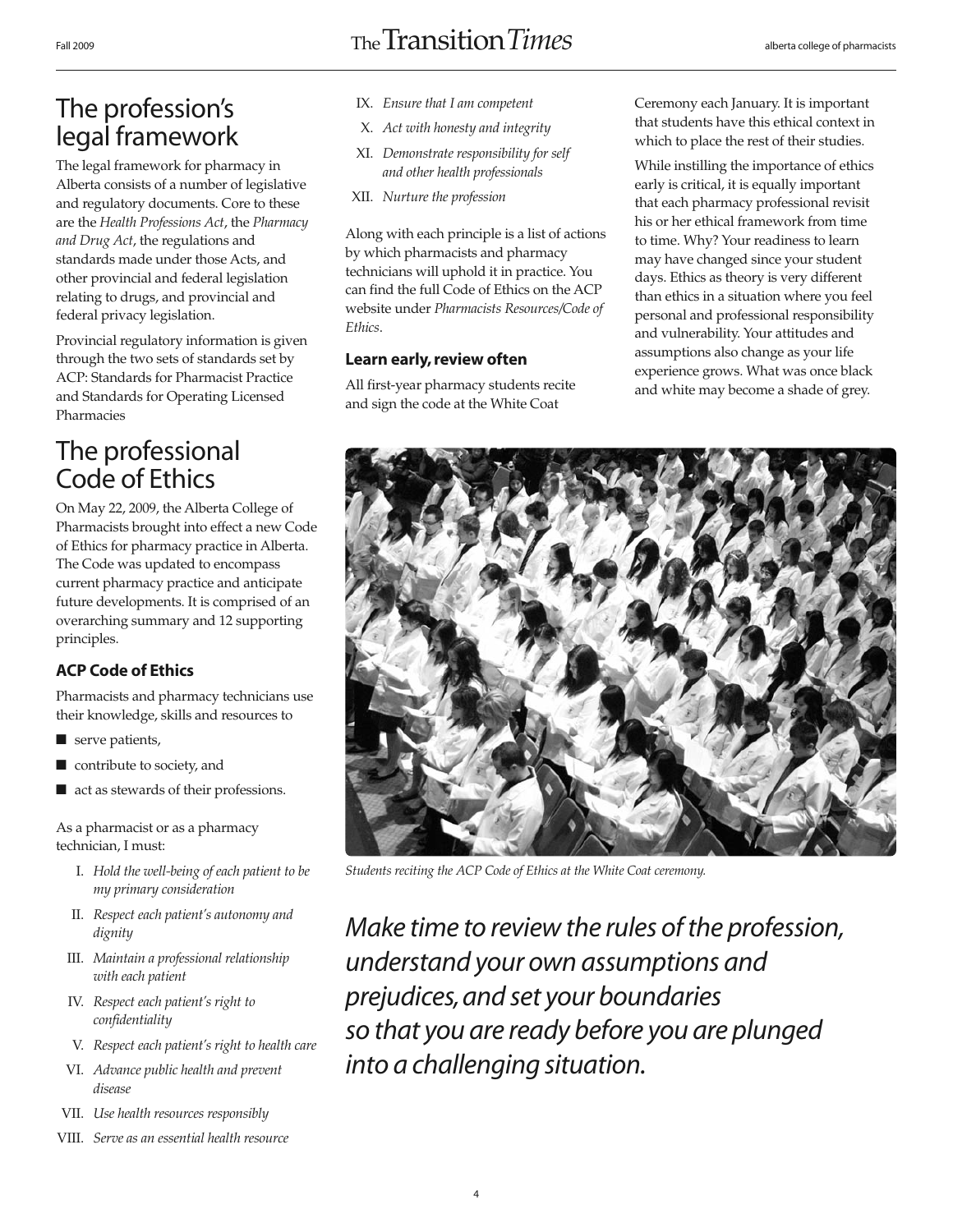# Seven steps to ethical decision making

Now you know the three foundations for ethical decision making: the profession's principles and values, legal framework, and code of ethics. To resolve an ethical dilemma you can then adopt a model, based on objectivity and critical thinking, which can be summarized in the following steps: <sup>4</sup>

#### **Get the facts 1**

Establish the technical facts, risks, and people involved. What don't you know? Can you learn more about the situation? Is it, in fact, an ethics question? The other person may perceive no ethical conflict and thus not understand your hesitance.

## **Identify ethics parameters 2**

What ethical principles are involved? An ethical dilemma is usually caused by two or more conflicting ethical principles: what are they? Also keep in mind that problems seen as ethical in nature are often problems of miscommunication,

failure of trust or management dilemmas in disguise. Therefore, you need to clarify whether the problem is an ethical one or one of another sort.

## **Identify legal parameters 3**

Are there any legal constraints to the scenario? Also ask, "Is this issue more about what is legal or what is most efficient?" That answer could clarify what your next step needs to be.

## **Develop options for action 4**

Establish a list of alternative actions (i.e., possible solutions) for each dilemma. This is in the spirit of thoroughness rather than an academic exercise! Informed ethical decision-making promotes informed choices rather than instinctive reasoning based on urgency.

## **Evaluate alternative actions <sup>6</sup> <sup>5</sup>**

Identify relevant ethical principles for each alternative. Mutually exclusive alternatives



often reveal competing ethical principles associated with each solution. Recognize the ethical assumptions that may be related to each alternative as well.

To help with your evaluation, ask yourself:

- Which option will produce the most good and do the least harm?
- Which option best respects the rights of all who have a stake?
- Which option treats people equally or proportionately?
- Which option best serves the community as a whole?
- Which option leads me to act as the sort of person I want to be?

For each alternative solution, expand the field of enquiry to anticipate any emerging issues.

## **Make a decision and test it**

Ask yourself, "Why did I make this particular decision?" You must be able to identify the specific foundation of your decision with reasons that are relevant and sufficiently convincing in application to the case.

A good test of your defense is the **Red Face Test** which basically asks you to imagine yourself faced with the popular media at your doorstep the morning after making your decision. What would you say? Can you justify your decision with confidence? If media is not a concern for you, ask yourself if you would be proud to tell your mother or your best friend of your actions.

#### **Act and reflect on the outcome 7**

Find a way to implement your decision with the greatest care and attention to the concerns of all stakeholders. Once you have taken action, observe the resulting sequence of events and ask, "How did my decision turn out and what have I learned from this specific situation?"

4 This list includes material from two sources: Chaar, Betty, Decisions, decisions: ethical dilemmas in practice, Australian Pharmacist, Volume 25, Number 6, June 2006; Velasquez, M. et al, Framework for Ethical Decision Making, Markkula Center for Applied Ethics, Santa Clara University, www.scu.edu/ethics/practicing/decision/framework.html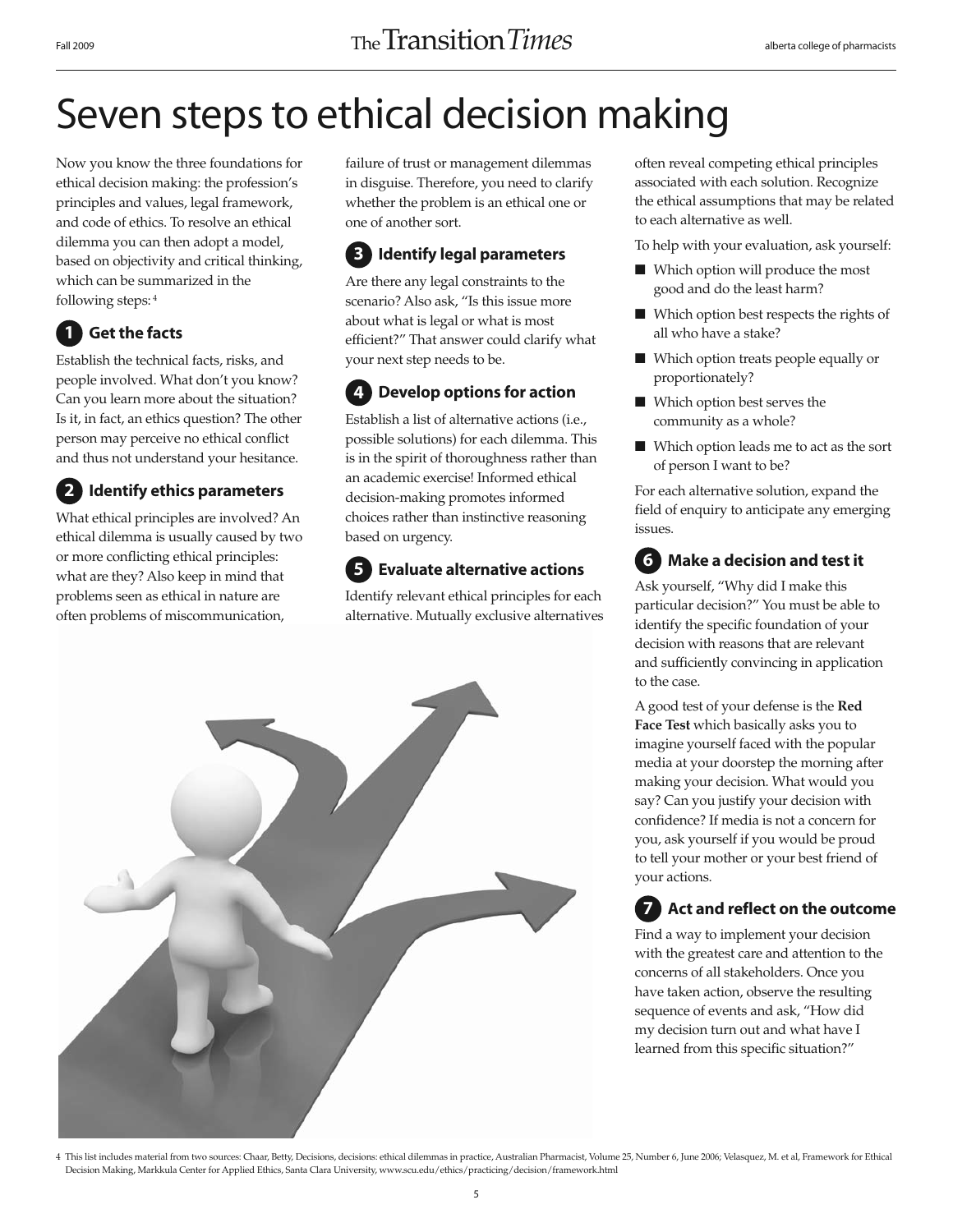## Ethical decision  $making =$ "professional judgement"

Throughout your education and in various practice settings, you will have been asked to use your "professional judgement." In fact, in Standards 4 and 7 of the Standards for Pharmacist Practice, the use of professional judgement is a required element. So what does that really mean?

A good description of professional judgement is given by the Royal Pharmaceutical Society of Great Britain:

The exercise of professional judgement requires identification and evaluation of the risks and benefits associated with possible courses of action. On occasions there may not be a right or wrong answer. Different people may reach different decisions on a single set of circumstances and each may be justifiable.

Many of the issues pharmacists are called upon to resolve are unambiguous and the decision will be obvious. However when faced with ethical dilemmas, pharmacists are expected to use their professional judgement in deciding the most appropriate course of action. They must be able to justify their decisions to their peers and to any person or organization which may be affected by their actions, including individual patients, the public, the National Service [in Alberta, the college], their employers, and other health care professionals. Pharmacists may be accountable to any of these.

#### **Summary**

In making a decision that requires professional judgement, several courses of action are available.

You must choose one, be able to justify it, and be responsible for that choice.

You now have the tools to make that choice using the seven steps for ethical decision making.

# Putting it into practice

Let's test the seven-step decisionmaking process by using it for one of the scenarios from the front page. This example by no means takes every possibility into account, but it will give a feel for the type of consideration that will help you arrive at an ethically sound choice.

#### *SCENARIO:*

## A patient, Glen, asks you to critique another prescriber's recommendations.

What do you do?

#### **1** Get the facts *Establish the technical facts, risks, and people involved.*

Why does Glen want your opinion? He may want ammunition for his personal grudge against the other professional, but he may just as well be worried about side effects or compliance or he may simply want assurance.

At risk are Glen's health, his relationship with you and the other health care provider, and your relationship with the other prescriber. Negative comments or interpretations in an area where you have little knowledge may deter Glen from what could be a positive therapy and may also negatively impact your reputation and that of your pharmacy and the profession.

## **Identify ethics parameters 2**

#### *Is this truly an ethical problem?*

First, confirm if Glen is just asking for reassurance or clarification (which would reveal a communication issue) or, in fact, is seeking agreement about how inappropriate the recommendations are (which would make it an ethics issue). If it is an ethics issue, you must consider Glen's value of personal autonomy along with the profession's values of ethical conduct, accountability for actions, collaboration and partnership.

## **Define legal parameters 3**

*Are there any legal constraints to the scenario?* 

The Standards for Pharmacist Practice direct that you must act professionally and ensure that each patient's drug therapy is appropriate.

The Code of Ethics says you must properly inform each patient about drug therapy and reasonable alternatives<sup>5</sup> and challenge the judgment of colleagues and other health or social care professionals if you have reason to believe that their decisions could compromise the safety or care of others.<sup>6</sup>

However, it also directs you to restrict your practice within the limitations of your personal competence,7 maintain professional relationships with colleagues and other health care professionals<sup>8</sup> and to actively seek out information to make informed decisions.9 In this case, seeking out information may not only involve looking to texts or online resources, but contacting the other prescriber to inquire as to why they had chosen a particular type of therapy.

In an extreme case, a slander or liable charge could result from your comments.

#### **Develop options for action and 4**

#### **Evaluate alternative actions 5**

In this case you could:

a) Refuse to comment on the recommendations.

#### *Defense:*

You can't speak for another prescriber's reasoning. You were not there to hear the discussions Glen and this person had and thus do not have enough information to comment.

#### *Emerging problems:*

i) You do not get to the root of Glen's concerns and do not uncover the fact

<sup>5</sup> ACP Code of Ethics, Principle 2.4

<sup>6</sup> ACP Code of Ethics, Principle 11.7

<sup>7</sup> ACP Code of Ethics, Principle 9.6

<sup>8</sup> ACP Code of Ethics, Principle 12.2

<sup>9</sup> ACP Code of Ethics, Principle 1.3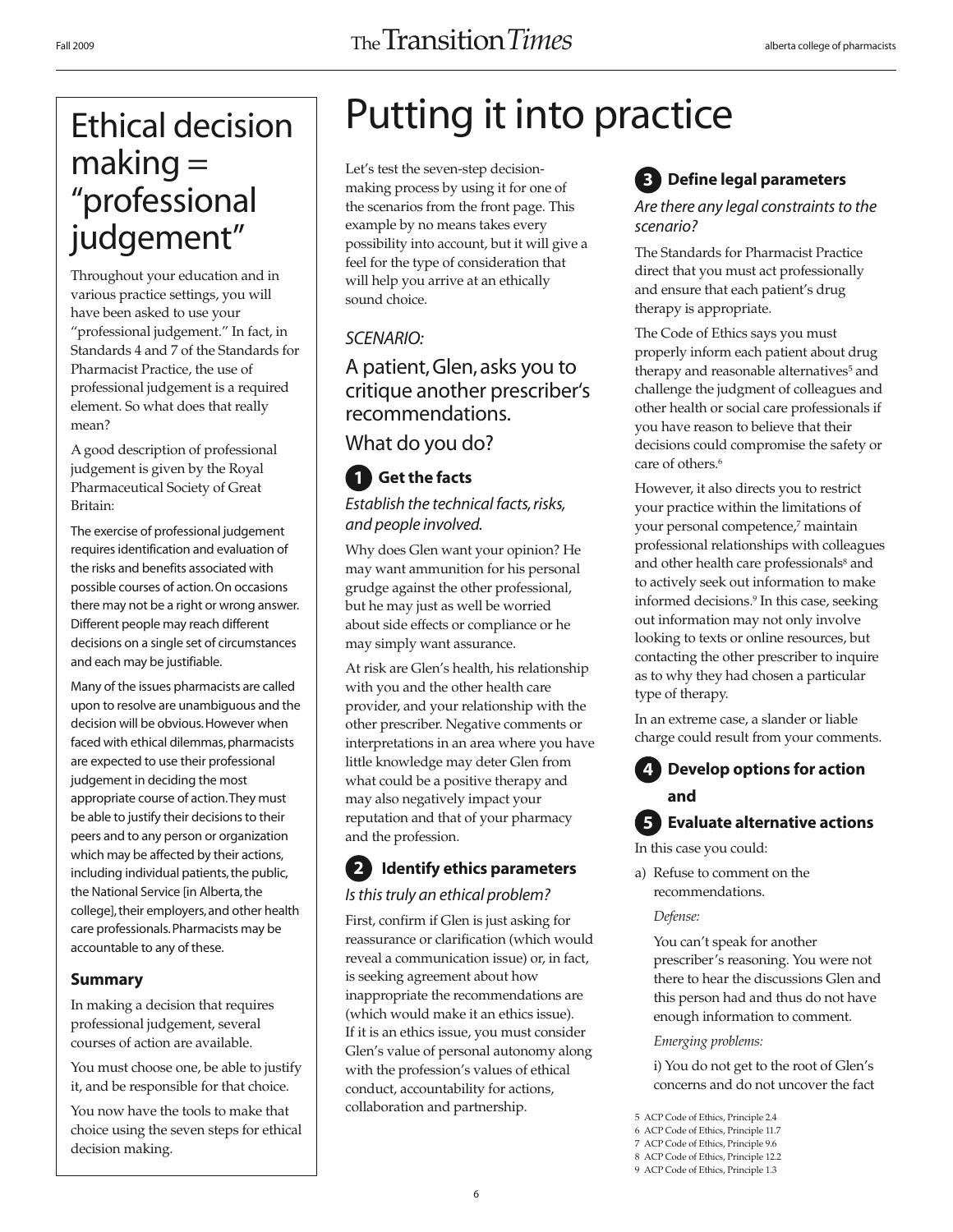

that he doesn't feel he can comply with the regimen. Glen's therapy is compromised because he does not take the medication as directed.

ii) Glen perceives your unwillingness to comment as a lack of concern for his health and moves his business to another pharmacy.

b) Provide some "top of mind" comments to Glen.

#### *Defense:*

You have some knowledge of this area and feel that this action will be seen by Glen as cooperating with another health professional to help him reach his health care goals.<sup>10</sup>

#### *Emerging problems:*

i) Glen perceives your quick response as a "brush off."

ii) The therapy may not be the most effective for Glen, but lack of research means you didn't catch this.

c) Say that you need time to think about it and ask Glen to come back to discuss it later. In that time, you could research, contact the other prescriber,

and formulate your answer.

#### *Defense:*

Glen's autonomy and right to make an informed decision. Your ethical responsibility to actively seek out information to make informed decisions. You want to keep Glen as a patient.

#### *Emerging problems:*

Glen questions why you can't answer right away and begins to doubt your competence. You have to take time to research.

d) Take the opportunity to vent about a prescriber that has often frustrated you.

#### *Defense:*

No good one; this is completely unprofessional and unethical.

#### *Emerging problems:*

Loss of credibility and trust with Glen, your colleagues, and the other prescriber. Damage to the reputation of the profession.

## **Make a decision and test it 6**

#### *Apply the Red Face Test.*

You decide to say that you need time to think about it and ask Glen to come back to discuss it later. You research the recommendation, but, as you weigh time against results, decide not to contact the other prescriber. You feel confident that you have learned enough about the issue to give Glen reliable feedback.

Imagining the media was on your doorstep, you feel comfortable justifying your decision.

#### **Act and reflect on the outcome 7**

#### *Implement your decision with care and then evaluate.*

When Glen returns, you share your research and feedback with him. You also make it clear that if he is uncertain as to why he received the recommendations or is now uncomfortable with them, he should discuss this with the other professional.